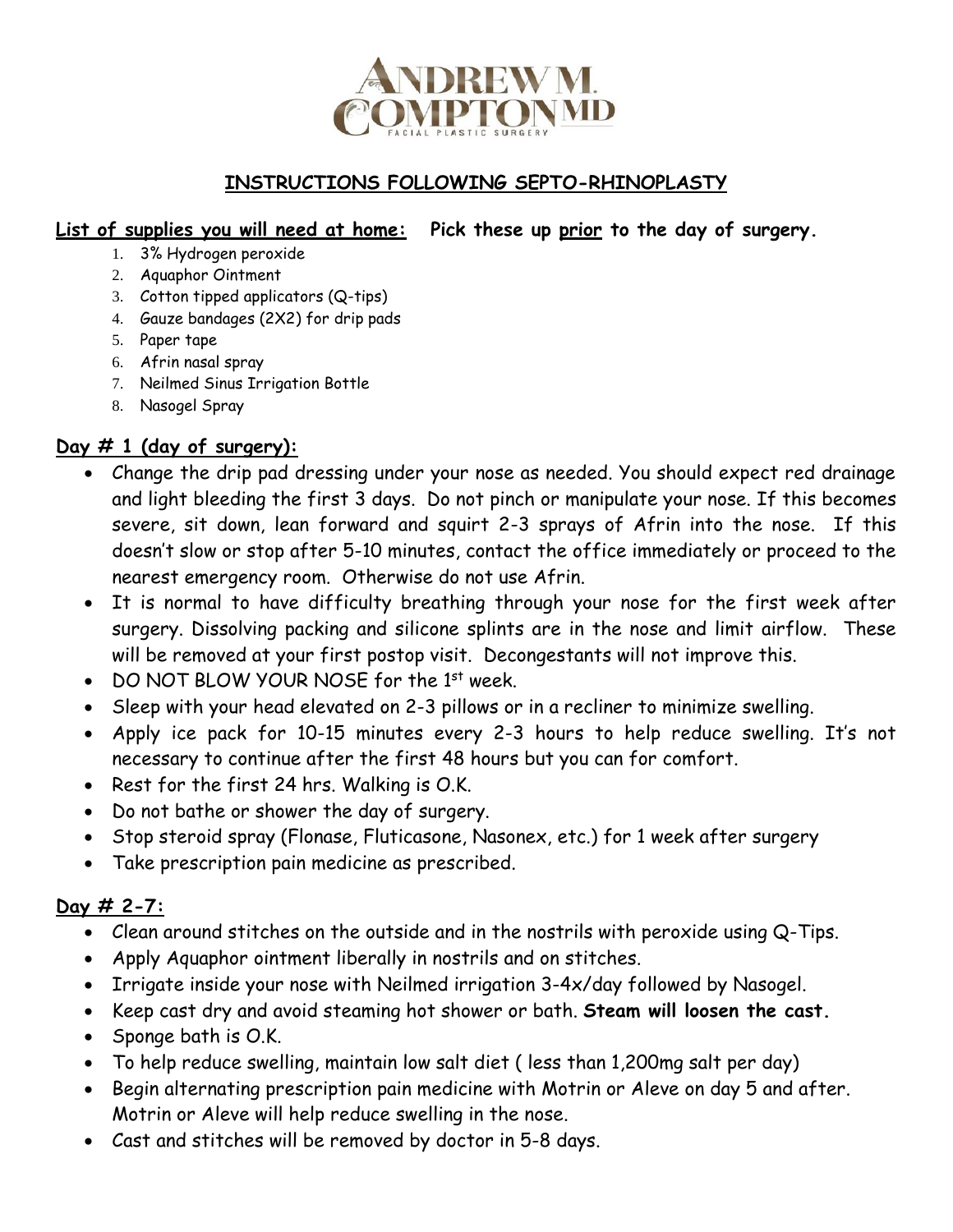## **Do's and Don'ts**

- **DO start Motrin (ibuprofen), or Aleve (naproxen) on day five following surgery**. For example, if your surgery is on Monday, begin Motrin or Aleve on Friday. Alternate prescription pain medicine with Motrin or Aleve. **Do not drive or make important decisions while taking narcotic pain medications.**
- **DO call your doctor** if pain is not relieved by medications or **pain is getting worse** instead of gradually better, or if **pain persists** at a moderate-severe level 48 hours after surgery.
- **DO NOT blow your nose** and do keep your mouth open when sneezing. **Do not pick** your nose or stuff objects in your nose such as a Kleenex. **Do not place anything in your nose (medications or otherwise)** unless detailed here or instructed by Dr Compton.
- **DO NOT use prescription Flonase, Fluticasone or Nasonex or any over-the-counter nasal sprays, for one month prior to and one week after surgery** unless directed. Stuffiness is normal following surgery and will NOT improve with decongestant (Afrin/Neosynephrine) nasal sprays. Nasal sprays may impair healing and/or cause severe damage to vulnerable nasal structures following surgery.
- **DO NOT engage in strenuous activity or exercise for two weeks** following surgery. Avoid bending, lifting or any activity that could cause sweating, flushing, overheating, or raise your blood pressure. Light cardiovascular activity is okay after 1 week.
- **DO NOT get your nose splint wet or expose it to steam** or it will become loose. It should remain in place until removed one week after surgery. If it is accidentally dislodged, call our office as it may need to be replaced.
- **DO NOT** rest glasses on your nose for two weeks following splint removal. If you must wear glasses, suspend them from your forehead at the nose-piece using tape. If it hurts to put on glasses, do not wear them.
- **DO** contact our office at **248-855-7530**, if you have any questions or concerns following surgery